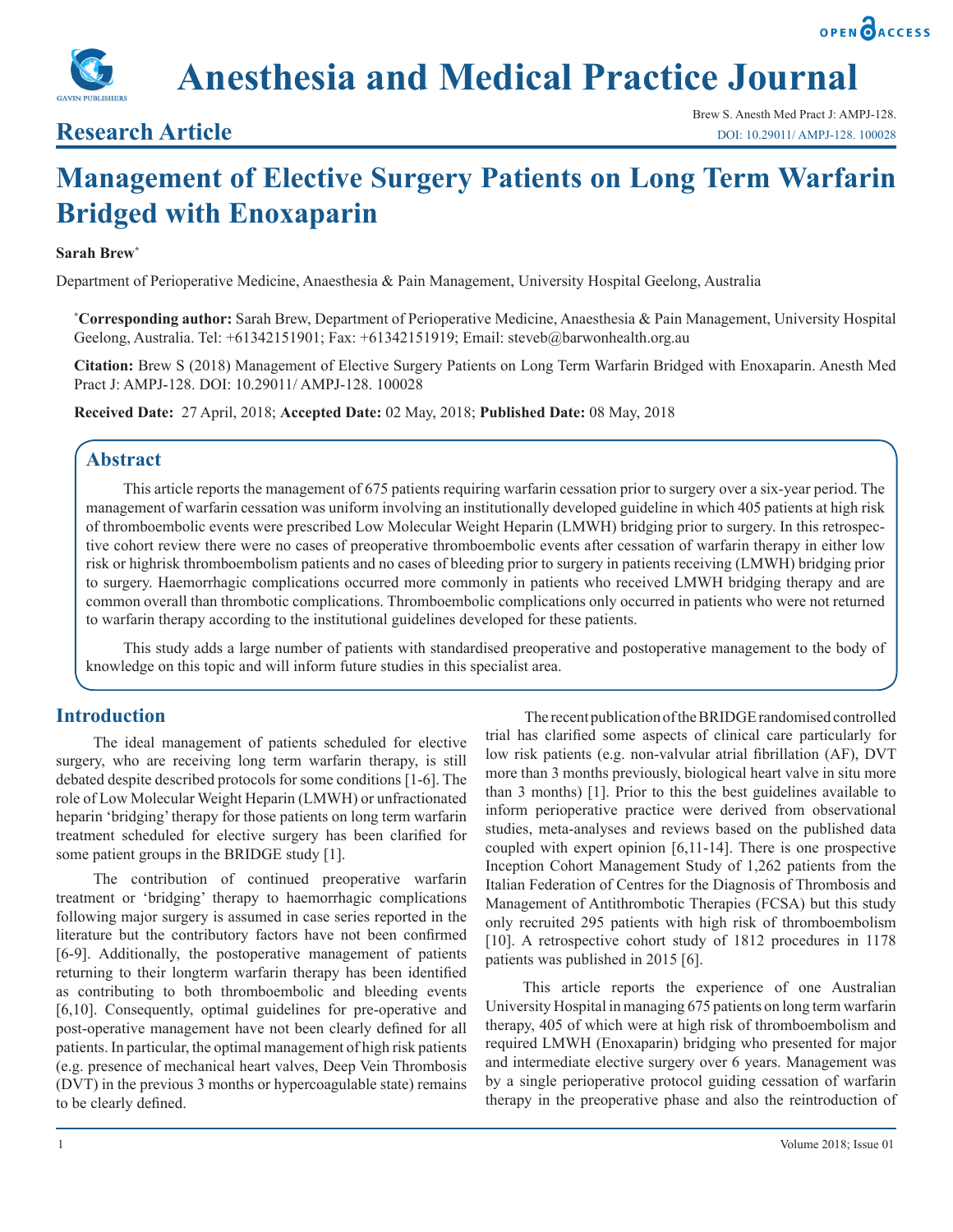warfarin in the postoperative period.

#### **Materials and Methods**

1928 patients receiving long-term warfarin therapy were assessed in the perioperative clinic before surgery. 1253 patients were excluded from the analysis because their operation did not require warfarin to be ceased. In the remaining 675 patient's warfarin management was dictated by the perioperative anticoagulation risk stratification flow. Patients were risk stratified to a High Risk or Low Risk hospital protocol according to the reason for long term warfarin treatment and associated patient comorbidities (Table 1).

| <b>Low Embolic Risk Patients</b>                           | <b>High Embolic Risk Patients</b>                                       |
|------------------------------------------------------------|-------------------------------------------------------------------------|
| Atrial Fibrillation without                                | Atrial Fibrillation with valvular                                       |
| valvular heart disease or previous                         | heart disease or previous stroke                                        |
| stroke or embolus                                          | or embolus                                                              |
| Cardiomy opathy without heart                              | Cardiomy opathy with heart                                              |
| failure, previous stroke or                                | failure, previous stroke or                                             |
| embolus                                                    | embolus                                                                 |
| Biological heart valves EXCEPT                             | Biological heart valves ONLY                                            |
| during first 3 months                                      | during first 3 months                                                   |
| Previous history $(>3$ months                              | Previous history (<3 months                                             |
| prior) uncomplicated DVT                                   | prior) uncomplicated DVT                                                |
| Cerebrovascular disease                                    | Multiple pulmonary emboli or                                            |
| (intracranial stenosis)                                    | <b>DVT</b>                                                              |
| Post myocardial infarction<br>(mural thrombus prophylaxis) | History of DVT/PE with<br>laboratory confirmed<br>hypercoagulable state |
| Vascular surgical prosthetic<br>grafts.                    | Past systemic arterial emboli.                                          |
| Post vascular stent insertion                              | Mechanical Mitral or Aortic<br>Valve                                    |

**Table 1:** Risk stratification of patients taking long term warfarin.

Patients at Low Risk of thromboembolic complications were managed as described in Table 2 and those at High Risk of thromboembolic complications were managed according to Table 3. (Tables 2 and Table 3).

| <b>LOW Embolic Risk management before surgery</b>                                                                |  |  |
|------------------------------------------------------------------------------------------------------------------|--|--|
| Take last warfarin on Day -6, (i.e. miss 5 days' pre-op)                                                         |  |  |
| Measure INR on Day -4. If INR $>5$ review with treating medical<br>team/anaesthetist/consult with haematologist. |  |  |
| Measure INR on Day-1, If INR $> 1.5$ then repeat INR on Day of<br>procedure.                                     |  |  |
| On Day of procedure, if $INR > 1.5$ on Day -1, repeat INR.                                                       |  |  |

If still >1.5 consider delay procedure/administer Prothrombinex 25units/kg IV stat.

**Table 2:** Hospital protocol for the management of LOW embolic risk patients before surgery.

| <b>Time</b>                    | <b>Guideline</b>                                                                                                                                                                                                                                                |  |  |  |
|--------------------------------|-----------------------------------------------------------------------------------------------------------------------------------------------------------------------------------------------------------------------------------------------------------------|--|--|--|
| Day -5                         | Take last warfarin, not to resume until post-<br>procedure                                                                                                                                                                                                      |  |  |  |
| Day -4                         | Measure INR<br>• If INR <3 proceed to protocol<br>• If INR $\ge$ /= 3-5, withheld enoxaparin on Day -3<br>and repeat INR<br>$\bullet$ If INR $>5$ review with treating medical team or<br>anesthetist or consult with hematologist                              |  |  |  |
|                                | Give Vitamin K 2mg orally stat (regardless of INR<br>result)                                                                                                                                                                                                    |  |  |  |
| Day -3                         | If INR was <3 on Day -4, commence enoxaparin or<br>IV heparin infusion<br>If INR was $\ge$ /=3, on D-4 repeat INR today.<br>If INR $\ge$ /=3 again withhold enoxaparin or IV<br>heparin infusion on Day -2 and repeat INR.                                      |  |  |  |
| Day $-2$                       | In INR < $3.0$ on Day -3 commence enoxaparin or IV<br>heparin infusion<br>If $INR \ge 3.0$ on Day -3 repeat INR today. If INR<br>$\ge$ /= 3 again withhold enoxaparin/IV heparin infusion<br>on Day -1 AND report to treating team for further<br>instructions  |  |  |  |
|                                | If INR was <3 on Day -2 commence enoxaparin<br>dosing or IV heparin infusion                                                                                                                                                                                    |  |  |  |
| $Day -1$                       | Measure INR: If INR $\ge$ /= 1.5, then repeat INR on<br>day of procedure                                                                                                                                                                                        |  |  |  |
|                                | Last dose of enoxaparin must be given at least 22<br>hours prior to procedure (before 10am)<br>Cease IV heparin infusion 4-6 hours prior to surgery                                                                                                             |  |  |  |
| Day 0<br>(Day of<br>procedure) | If INR was $\ge$ /= 1.5 on D-1, repeat INR. If INR still<br>$\ge$ /=1.5 consider delaying procedure or administering<br>prothrombin 24units/kg IV stat.<br>No enoxaparin to be given morning of surgery<br>Cease IV heparin infusion 4-6 hours prior to surgery |  |  |  |

Table 3: Hospital protocol for the management of high embolic risk patients before surgery.

The protocol for patients at high risk of thromboembolic events involved bridging with LMWH. The protocol was developed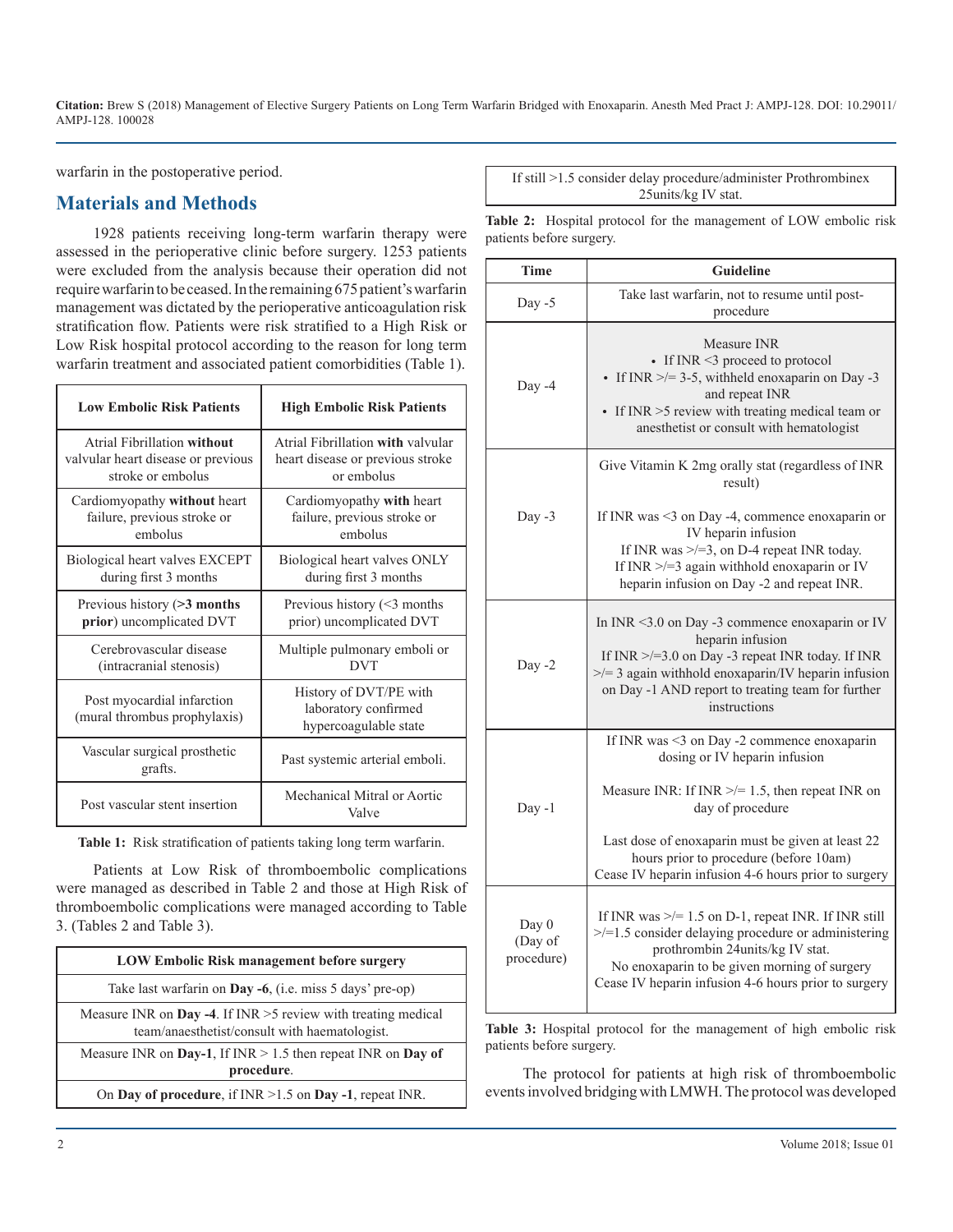collaboratively with Specialists in Haematology, Cardiology, Neurology and Anaesthesia. The protocol was applied by Specialist Anaesthetists in an existing perioperative service and managed by the Department of Anaesthesia Perioperative Medicine & Pain Management in conjunction with a Specialist-led 'Hospital in the Home' (HITH) programme [15].

The reintroduction of long term warfarin therapy was guided by a separate protocol, which was available to all surgical staff (nursing & medical) through a paper-based and on-line guideline repository (Table 4).

|                     | <b>Low Risk of Bleeding</b>                                                                                                                                                                      | High risk of<br>Bleeding                                                              |
|---------------------|--------------------------------------------------------------------------------------------------------------------------------------------------------------------------------------------------|---------------------------------------------------------------------------------------|
| Day of<br>procedure | Recommence warfarin at the patient's<br>usual dose<br>Commence therapeutic anticoagulant<br>bridging until INR is in therapeutic<br>range<br>small dose enoxaparin<br>40 mg stat 6 hours post-op | N <sub>0</sub><br>anticoagulation<br>therapy for first<br>24 hours and<br>then review |
| $Day + 1$           | Commence or continue warfarin.<br>PLUS:<br>therapeutic dose enoxaparin (per<br>dosing guidelines above)<br>OR<br>IV heparin infusion                                                             |                                                                                       |

**Table 4:** Hospital protocol for re-introduction of warfarin treatment following surgery time.

Monitor INR every 2-3 days. Continue therapeutic dose enoxaparin or IV heparin infusion until INR is in the target range on 2 consecutive days.

For patients transferring to HITH after surgery the enoxaparin dose on the day of the procedure can be given 1-2 hours after surgery post-procedure, before leaving the day procedure unit as these patients commonly have low risk of bleeding.

A retrospective case note review was completed by one author (SB) to identify thrombotic or haemorrhagic complications of either High Risk or Low Risk protocols. The same author reviewed adherence to the 'return to long term warfarin' protocol in those who suffered either haemorrhagic or thrombotic complications. Deviations from either protocol were identified. Patients identified with thrombotic or haemorrhagic complications were further reviewed to assess the severity and likely contributory causes of the complications (SNB).

#### **Results**

A total of 675 patients on long term warfarin treatment were identified from the electronic hospital record who were subject to

management with LMWH by the peri-operative warfarin protocol. Of the 675 patients identified 270 (40%) were risk stratified to the Low Embolic Risk protocol and the remaining 405 (60%) were risk stratified to the High Embolic Risk protocol.

Thrombotic complications were defined as clinical events, which were confirmed by imaging, and indicated the underlying thrombotic or embolic pathology. No patients suffered from thrombotic complications in the preoperative period following warfarin withdrawal. Furthermore, no patients suffered haemorrhagic complications in the preoperative period as a result of LMWH treatment. All thrombotic complications occurred in patients while warfarin therapy was being reintroduced after surgery.

Overall the number of thrombotic complications was 5/675 (0.74%). There was no statistical difference in the rate of thrombotic complications between the Low Risk Group; 3/267 (1.11%) and the High Risk Group; 2/403 (0.49%). Odds ratio (95% confidence interval) for thrombotic events in High Risk versus Low Risk patients:  $0.44$  ( $0.088 - 2.226$ );  $p = 0.36$  (Table 5).

|                      | <b>Thrombotic Event</b> |     |     |       |  |
|----------------------|-------------------------|-----|-----|-------|--|
|                      |                         | Yes | No  | Total |  |
| Warfarin<br>protocol | Low Risk                |     | 267 | 270   |  |
|                      | <b>High Risk</b>        |     | 403 | 405   |  |
|                      | Total                   |     | 670 | 675   |  |

**Table 5:** Thrombotic event rate for High Risk v Low Risk patients.

Thrombotic complications contributed to the most serious outcomes including one postoperative death. Bleeding complications were classified according to the definitions used by Pengo's group (10). In the first 5 postoperative days there were 57 bleeding complications (8.4%), which ranged in severity from minimal impact to re-operation for bleeding and prolonged hospital stay. Of the 405 patients assigned to the High Risk protocol, 44 (10.9%) suffered haemorrhagic complications. This compared with 13/270 (4.8%) experiencing bleeding complications in the Low Risk group. This difference in bleeding complications was statistically significant with an odds ratio (95% confidence interval) for haemorrhagic events in high versus low risk patients of 2.41 (1.28-4.52),  $p = 0.0056$ .

|                            | Haemorrhagic event |     |     |       |
|----------------------------|--------------------|-----|-----|-------|
|                            |                    | Yes | No  | Total |
| Wafarin<br><b>Protocol</b> | Low Risk           | 13  | 257 | 270   |
|                            | High Risk          | 44  | 361 | 405   |
|                            | Total              |     | 618 | 675   |

**Table 6:** Major haemorrhage in first five postoperative days.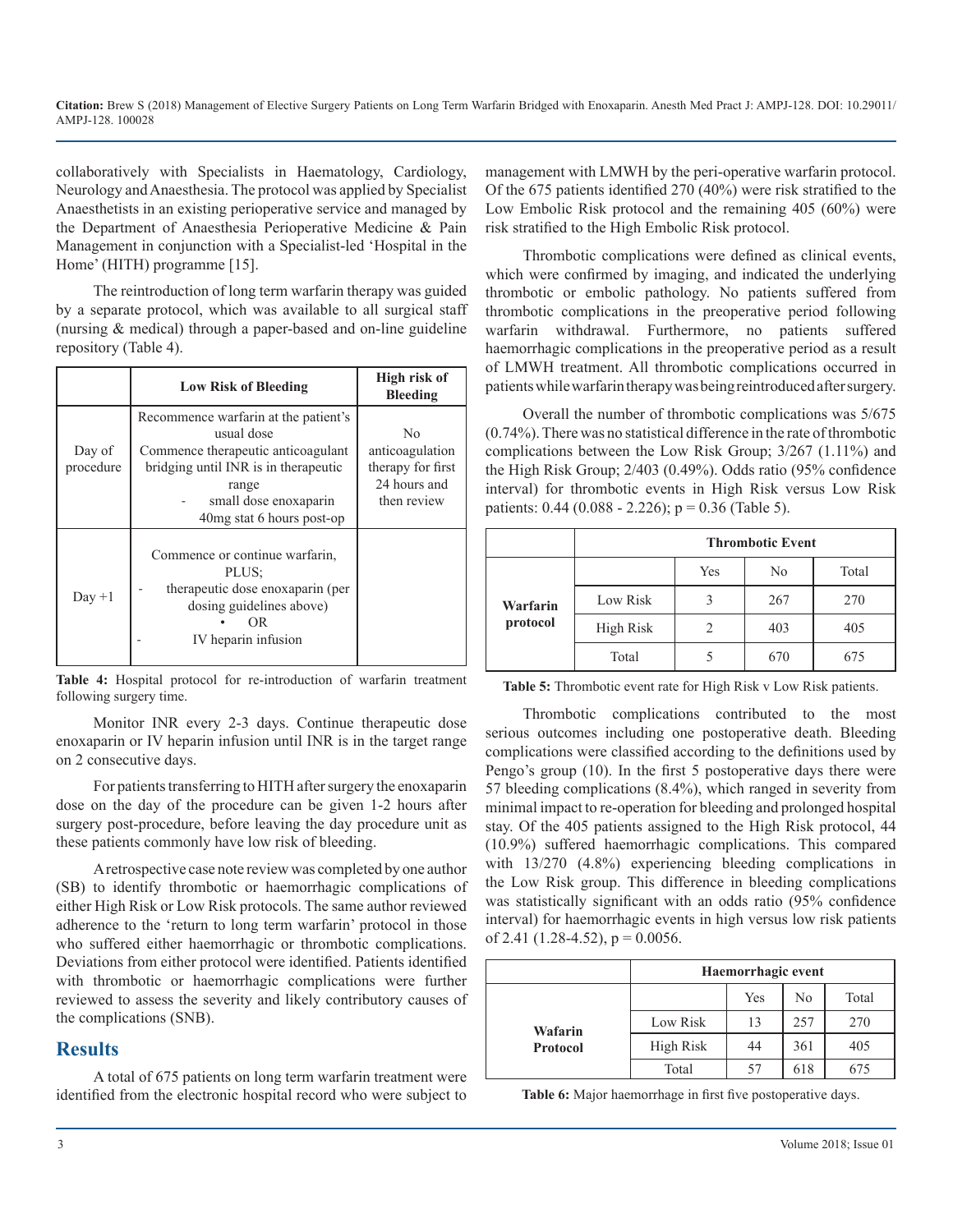Of the patients in whom bleeding complications were observed all had documented deviations from the approved protocol for the re-introduction of warfarin following surgery (Table 4).

#### **Discussion**

The number of patients assigned to the High-Risk protocol in our study is comparable with the study by Pengo's group where 295 patients were assigned to the high thromboembolic risk protocol [10]. The retrospective cohort study by Clark's group included more patients requiring bridging from warfarin treatment, however the bridging regimen for high risk patients is not described in Clark's paper (e.g. mechanical valve with AF) [6]. The most effective management of high risk patients (e.g. mechanical heart valve, VTE in last 3 months, arterial thromboembolism) on long term warfarin treatment requiring elective surgery is still debated and the place of preoperative bridging therapy with LMWH is also still to be defined [3,4]. This gap in knowledge relating to the management of patients with a high risk of venous or arterial thromboembolism is acknowledged by the authors of the BRIDGE study and also the American College of Chest Physicians in their Expert Consensus Decision Pathway [1,11].

This retrospective cohort study contributes 675 patients in whom warfarin was ceased prior to elective surgery. Of these patients 405 were defined as high thromboembolic risk and commenced on bridging LMWH therapy prior to surgery. The protocol for classification of patients as either High Risk and Low Risk was developed before the publication of the classification based on Congestive heart failure, Hypertension, Age, Diabetes mellitus and prior Stroke/TIA or CHADS 2 score [16].

This paper describes a relatively large cohort of surgical patients managed by warfarin cessation and bridging therapy with LMWH to replace long term warfarin therapy in preparation for elective surgery. The results confirm the safety of both warfarin cessations in low risk patients and enoxaparin bridging in high risk patients in the lead up to surgery. No major preoperative complications were observed in patients managed according to the protocols used in this study (Tables 1 - 4). This finding in a large retrospective cohort study confirms the safety of warfarin cessation in low risk patients prio*r* to elective non-cardiac surgery. The observation also confirms the safety of enoxaparin bridging in preventing thrombotic and haemorrhagic complications prior to non-cardiac surgery in line with the work of the Italian Federation of Centres for the Diagnosis of Thrombosis and Management of Antithrombotic Therapies and the recommendations of the American College of Chest Physicians [10,11].

There is no evidence from other studies to suggest an increased risk of thromboembolic events in patients who have ceased warfarin therapy with or without LMWH or heparin bridging therapy [6,7,9,17-19]. Those studies also observed a limited number of perioperative thrombotic complications although Deep Vein Thrombosis (DVT) was observed as a complication in two studies [9,10]. We observed one patient who suffered a DVT following management with the High-Risk Protocol.

Previous reviews have commented on the increased incidence of bleeding complications observed in patients receiving LMWH 'bridging' therapy at the time of surgery compared to patients not using bridging therapy. Our study also confirms that haemorrhagic complications are more likely to occur in patients who have received bridging therapy [1,6,10].

The balance of clinical risk remains between perioperative haemorrhage, resulting from adequate or excessive anticoagulation, and thrombotic events resulting from inadequate anticoagulation [3,4]. The current evidence suggests that the risk is currently weighted towards excessive perioperative haemorrhage with very few thrombotic events reported in patients managed according to existing protocols [6,7,9,10,17]. While failure to adhere to guidelines as a consequence of haemorrhage may paradoxically lead to an increased risk of thrombosis as observed by Pengo and co-workers this was not confirmed by our study or the BRIDGE study [1,10].

Our study identified 5 patients overall with venous or arterial thrombosis following surgery (0.74%), which is a smaller percentage of patients with this thrombotic complication than other studies [1,6,9,10]. The rate of thrombotic complication was 1.11% in the Low Risk group and 0.49% in the High-Risk group, which is not statistically significantly different. However, the risk of bleeding complications requiring treatment was higher in this retrospective observational cohort study as might be expected [1,9,10].

Current UK Guidelines admit there is not enough published data to categorically demonstrate the safety of LMWH in patients with AF or mechanical heart valves, while acknowledging that an increased incidence of bleeding has been reported for major surgery, which is echoed in later smaller observational reports and the Italian Federation cohort study [9,10,17,20].

One serious complication that emerged in our observational study was the death of a patient from thrombotic complications. This was caused paradoxically by failure to adhere to the postoperative protocol for the reintroduction of warfarin because of continuing haemorrhagic complications. This patient was palliated and died but their management did not adhere to the postoperative warfarin reintroduction protocol.

One patient managed within the constraints of the preoperative (warfarin withdrawal) protocol and the postoperative (warfarin reintroduction) protocol suffered minor thrombotic complications. No patients with haemorrhagic complications died. This finding emphasises the inherent safety of a rigorously applied,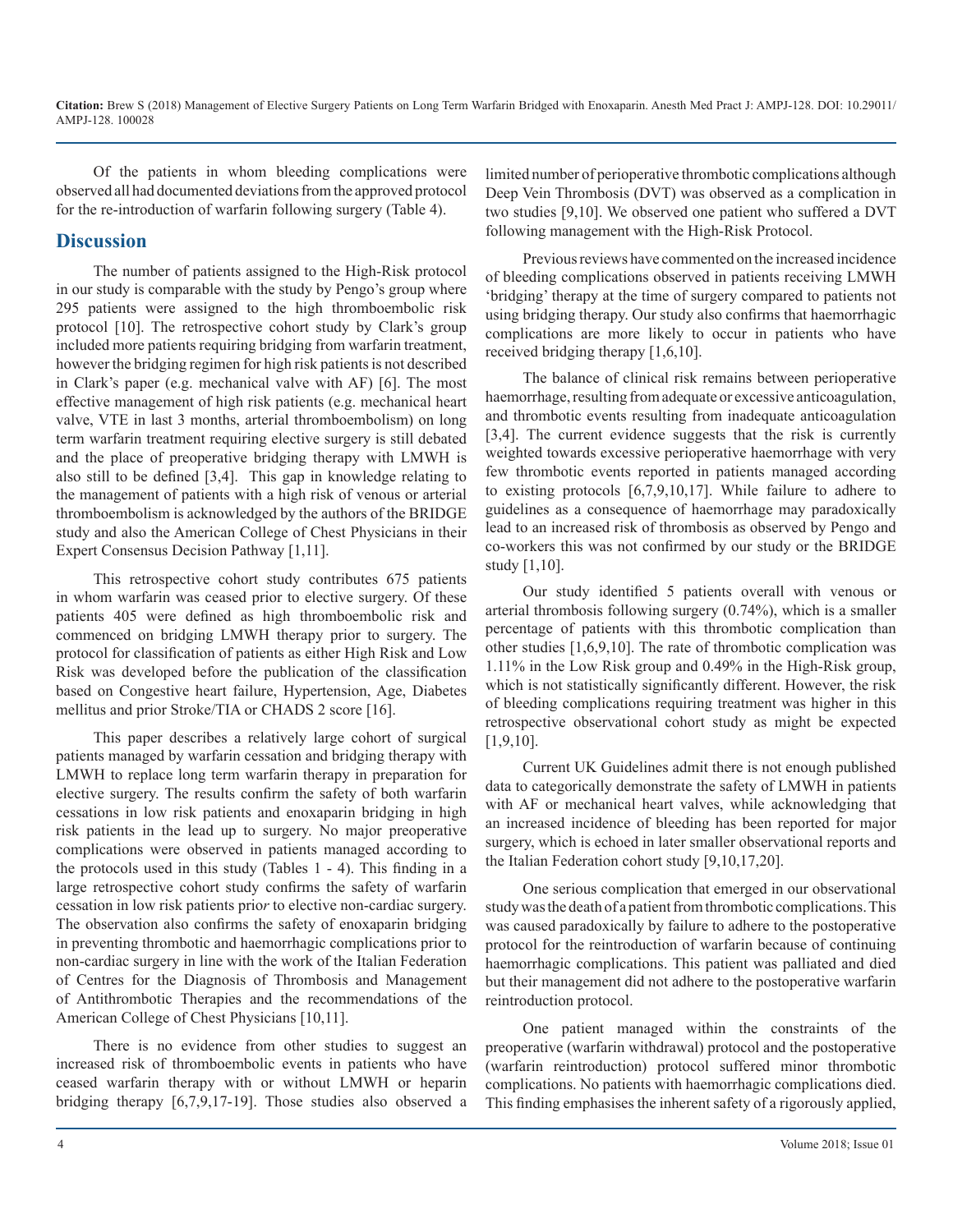[logically derived protocol for the management of patients on long](https://www.ncbi.nlm.nih.gov/pubmed/22688559)  term warfarin therapy at the time of elective surgery. The finding also emphasises the requirement to adhere to such protocols [in the perioperative period despite the occurrence of bleeding](https://www.ncbi.nlm.nih.gov/pubmed/23228321)  complications in the postoperative phase. We would recommend that divergence from either the preoperative or the postoperative [component of the protocol should only be undertaken in conjunction](https://www.ncbi.nlm.nih.gov/pubmed/26010033)  with a specialist haematologist or perioperative physician.

Patients requiring LMWH 'Bridging Therapy' were managed [by the HITH programme under the auspices of the Anaesthetic](https://www.ncbi.nlm.nih.gov/pubmed/24209787)  Specialists in the Department of Perioperative Medicine. This meant that patients were tested and treated at home without the [need for hospital admission or attendance. This contributed to](https://www.ncbi.nlm.nih.gov/pubmed/24468534)  lowered bed days in hospital for major procedures [20].

#### **Conclusion**

- 1. Protocols derived with multidisciplinary input can safely guide the perioperative management of patients on long term warfarin therapy.
- 2. No patient whose warfarin was ceased before surgery suffered thrombotic complications prior to surgery.
- 3. No patient bridged with enoxaparin before surgery suffered haemorrhagic complications prior to surgery.
- 4. No thrombotic complications were observed in 405 patients bridged with enoxaparin from long term warfarin therapy.
- 5. [Haemorrhagic complications are more common than](https://www.ncbi.nlm.nih.gov/pubmed/23529497)  thrombotic complications in patients managed with enoxaparin bridging therapy from long term warfarin therapy.
- 6. Thrombotic complications were only observed in patients who were not returned to long term warfarin therapy in line with approved protocols.

The authors have no conflict of interest to declare in the contents of this manuscript. No grant monies were required to conduct this research.

#### **References**

- 1. [Douketis JD, Spyropoulos AC, Kaatz S, Becker RC, Caprini JA, et](https://www.nejm.org/doi/full/10.1056/NEJMoa1501035)  [al. \(2015\) Perioperative Bridging Anticoagulation in Patients with Atrial](https://www.nejm.org/doi/full/10.1056/NEJMoa1501035)  [Fibrillation. N Engl J Med 373: 823-833](https://www.nejm.org/doi/full/10.1056/NEJMoa1501035).
- [Siegal D, Yudin J, Kaatz S, Douketis JD, Lim W, et al. \(2012\) Peri pro](https://www.ncbi.nlm.nih.gov/pubmed/22912386)[cedural Heparin Bridging in Patients Receiving Vitamin K Antagonists:](https://www.ncbi.nlm.nih.gov/pubmed/22912386)  [Systematic Review and Meta-Analysis of Bleeding and Thromboem](https://www.ncbi.nlm.nih.gov/pubmed/22912386)[bolic Rates. Circulation 126: 1630-1639](https://www.ncbi.nlm.nih.gov/pubmed/22912386).
- 3. [Spyropoulos AC \(2012\) Pro: "Bridging anticoagulation is needed dur](https://www.ncbi.nlm.nih.gov/pubmed/22688503)[ing warfarin interruption in patients who require elective surgery."](https://www.ncbi.nlm.nih.gov/pubmed/22688503)  [Thromb Haemost 108: 213-216](https://www.ncbi.nlm.nih.gov/pubmed/22688503).
- 4. [Douketis JD \(2012\) Contra: "Bridging anticoagulation is needed during](https://www.ncbi.nlm.nih.gov/pubmed/22688559)

warfarin interruption when patients require elective surgery." Thromb [Haemost 108: 210-212](https://www.ncbi.nlm.nih.gov/pubmed/22688559).

- 5. [Eijgenraam P, ten Cate H, ten Cate-Hoek A \(2013\) Safety and efficacy](https://www.ncbi.nlm.nih.gov/pubmed/23228321)  of bridging with low molecular weight heparins: a systematic review [and partial meta-analysis. Curr Pharm Des 19: 4014-4023.](https://www.ncbi.nlm.nih.gov/pubmed/23228321)
- 6. [Clark NP, Witt DM, Davies LE, Saito EM, McCool KH, et al. \(2015\)](https://www.ncbi.nlm.nih.gov/pubmed/26010033) Bleeding, recurrent venous thromboembolism, and mortality risks dur[ing warfarin interruption for invasive procedures. JAMA Intern Med](https://www.ncbi.nlm.nih.gov/pubmed/26010033)  [175: 1163-1168.](https://www.ncbi.nlm.nih.gov/pubmed/26010033)
- 7. [Simpson PM, Brew CJ, Whitehouse SL, Crawford RW, Donnelly BJ](https://www.ncbi.nlm.nih.gov/pubmed/24209787) (2014) Complications of perioperative warfarin therapy in total arthro[plasty. J Arthroplasty 29: 320-324](https://www.ncbi.nlm.nih.gov/pubmed/24209787).
- 8. [Gibon E, Barut N, Anract P, Courpied JP, Hamadouche M \(2014\)](https://www.ncbi.nlm.nih.gov/pubmed/24468534)  Ninety-day morbidity in patients undergoing primary TKA with discon[tinuation of warfarin and bridging with LMWH. J Arthroplasty 29: 1185-](https://www.ncbi.nlm.nih.gov/pubmed/24468534) [1188](https://www.ncbi.nlm.nih.gov/pubmed/24468534).
- 9. [Breen DT, Chavalertsakul N, Paul E, Gruen RL, Serpell J \(2013\) Pe](https://www.ncbi.nlm.nih.gov/pubmed/23336820)[rioperative complications in patients on low-molecular-weight heparin](https://www.ncbi.nlm.nih.gov/pubmed/23336820)  [bridging therapy. ANZ J Surg 86: 167-172](https://www.ncbi.nlm.nih.gov/pubmed/23336820).
- 10. [Pengo V, Cucchini U, Denas G, Erba N, Guazzaloca G, et al. \(2009\)](https://www.ncbi.nlm.nih.gov/pubmed/19470892) [Standardized Low-Molecular-Weight Heparin Bridging Regimen in](https://www.ncbi.nlm.nih.gov/pubmed/19470892)  [Outpatients on Oral Anticoagulants Undergoing Invasive Procedure or](https://www.ncbi.nlm.nih.gov/pubmed/19470892)  [Surgery. Circulation 119: 2920-2927](https://www.ncbi.nlm.nih.gov/pubmed/19470892).
- 11. [Douketis JD, Spyropoulos AC, Spencer FA, Mayr M, Jaffer AK, et al.](https://www.ncbi.nlm.nih.gov/pubmed/22315266)  [\(2012\) Perioperative management of antithrombotic therapy: Anti](https://www.ncbi.nlm.nih.gov/pubmed/22315266)[thrombotic therapy and prevention of thrombosis, 9th ed: American](https://www.ncbi.nlm.nih.gov/pubmed/22315266)  [College of Chest Physicians evidence-based clinical practice guide](https://www.ncbi.nlm.nih.gov/pubmed/22315266)[lines. Chest 141: e326S-e350S.](https://www.ncbi.nlm.nih.gov/pubmed/22315266)
- 12. [Nicolaides A, Hull RD, Fareed J \(2013\) Peri procedural management](https://www.ncbi.nlm.nih.gov/pubmed/23529497)  of antithrombotic therapy and use of bridging anticoagulation. Clin [Appl Thromb Haemost 19: 215-219.](https://www.ncbi.nlm.nih.gov/pubmed/23529497)
- 13. [Douketis JD, Berger PB, Dunn AS, Jaffer AK, Spyropoulos AC, et](https://www.ncbi.nlm.nih.gov/pubmed/18574269)  [al. \(2008\) The perioperative management of antithrombotic therapy:](https://www.ncbi.nlm.nih.gov/pubmed/18574269)  [American college of chest physicians evidence-based clinical practice](https://www.ncbi.nlm.nih.gov/pubmed/18574269)  [guidelines \(8th edition\). Chest 133: 299S-339S.](https://www.ncbi.nlm.nih.gov/pubmed/18574269)
- 14. [Spyropoulos AC, Turpie AGG, Dunn AS, Kaatz S, Douketis J, et al.](https://www.ncbi.nlm.nih.gov/pubmed/18805116) [\(2008\) Perioperative Bridging Therapy with Unfractionated Heparin or](https://www.ncbi.nlm.nih.gov/pubmed/18805116)  [Low-Molecular-Weight Heparin in Patients with Mechanical Prosthetic](https://www.ncbi.nlm.nih.gov/pubmed/18805116)  [Heart Valves on Long-Term Oral Anticoagulants \(from the REGIMEN](https://www.ncbi.nlm.nih.gov/pubmed/18805116) [Registry\). Am J Cardiol 102: 883-889.](https://www.ncbi.nlm.nih.gov/pubmed/18805116)
- 15. [Gage BF, Waterman AD, Shannon W, Boechler M, Rich MW, et al.](https://www.ncbi.nlm.nih.gov/pubmed/11401607) [\(2001\) Validation of clinical classification schemes for predicting](https://www.ncbi.nlm.nih.gov/pubmed/11401607) [stroke: Results from the national registry of atrial fibrillation. JAMA](https://www.ncbi.nlm.nih.gov/pubmed/11401607) [285: 2864-2870.](https://www.ncbi.nlm.nih.gov/pubmed/11401607)
- 16. [Leijtens B, Kremers van de Hei K, Jansen J, Kester S \(2014\) High](https://www.ncbi.nlm.nih.gov/pubmed/24990654)  [complication rate after total knee and hip replacement due to periop](https://www.ncbi.nlm.nih.gov/pubmed/24990654)[erative bridging of anticoagulant therapy based on 2012 ACCP guide](https://www.ncbi.nlm.nih.gov/pubmed/24990654)[line. Arch Orthop Trauma Surg 134: 1335-1341](https://www.ncbi.nlm.nih.gov/pubmed/24990654).
- 17. [Wysowski DK, Talarico L, Bacsanyi J, Botstein P \(1998\) Spinal and](https://www.nejm.org/doi/full/10.1056/NEJM199806113382415) [epidural hematoma and low-molecular-weight heparin. N Engl J Med](https://www.nejm.org/doi/full/10.1056/NEJM199806113382415)  [338: 1774-1775.](https://www.nejm.org/doi/full/10.1056/NEJM199806113382415)
- 18. [Wysokinski WE, McBane RD \(2012\) Peri procedural Bridging Man](https://www.ncbi.nlm.nih.gov/pubmed/22825410)agement of Anticoagulation. Circulation 126: 486-490.